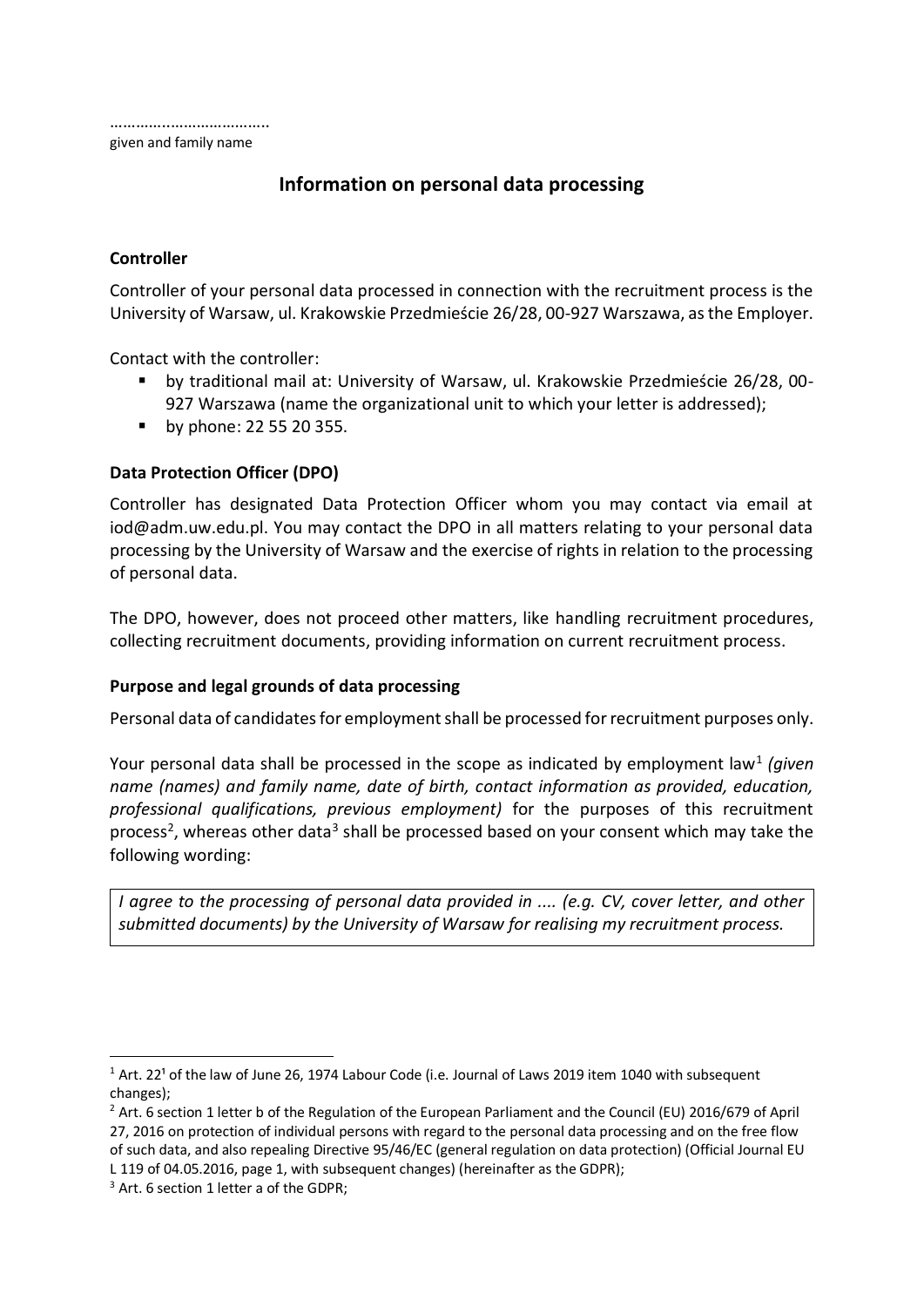If your documents include data as mentioned in Art. 9 section 1 of the GDPR (special categories of personal data), processing shall be possible upon your consent to processing such data<sup>4</sup> which may take the following wording:

*I agree to the processing of special categories of personal data, as mentioned in Art. 9 section 1 of the GDPR, provided in .................. (e.g. CV, cover letter, and other submitted documents) by the University of Warsaw for realising my recruitment process.*

The University of Warsaw shall be also processing your personal data in future recruitment processes upon your consent<sup>5</sup> which may take the following wording:

*I consent to processing of my personal data for the purposes of any future recruitment processes at the University of Warsaw for the period of the next nine months.*

You may revoke all such consents at any time by, for example, sending an email at ............................ (email address due for the recruitment process).

Be advised that the revocation of your consent does not affect legal compliance of processing which had been completed upon consent before its revocation.<sup>6</sup>

#### **Data retention period**

Your personal data collected in this recruitment process shall be stored over the period of three months from the date the recruitment process is completed.

In case you agree to process your data in future recruitments, your data shall be used over the period of nine months.

#### **Data recipients**

Officers authorized by the Controller shall have access to your personal data, the processing of which is in the scope of their duties.

Recipients of personal data may be other subjects obligated by the Controller to provide specific services involving data processing, like

............................................................................. *(name all recipients of data)*

## **Data transfer outside the European Economic Area (EEA)**

Your personal data shall be disclosed to subjects authorized by law. Signing-in is through Google Forms. Your personal data may be also processed by our provider of G-Suit for education by Google Company in their data processing centres.<sup>7</sup> Your data shall be protected under the standards of the Privacy Shield, accepted by the European Commission.<sup>8</sup> This shall guarantee an adequate level of data security.

<sup>1</sup> <sup>4</sup> Art. 9 section 2 letter a GDPR;

<sup>&</sup>lt;sup>5</sup> Art. 6 section 1 letter a GDPR;

<sup>6</sup> Art. 7 section 3 GDPR;

<sup>7</sup> https://www.google.com/about/datacenters/inside/locations/index.html

<sup>8</sup> https://www.privacyshield.gov